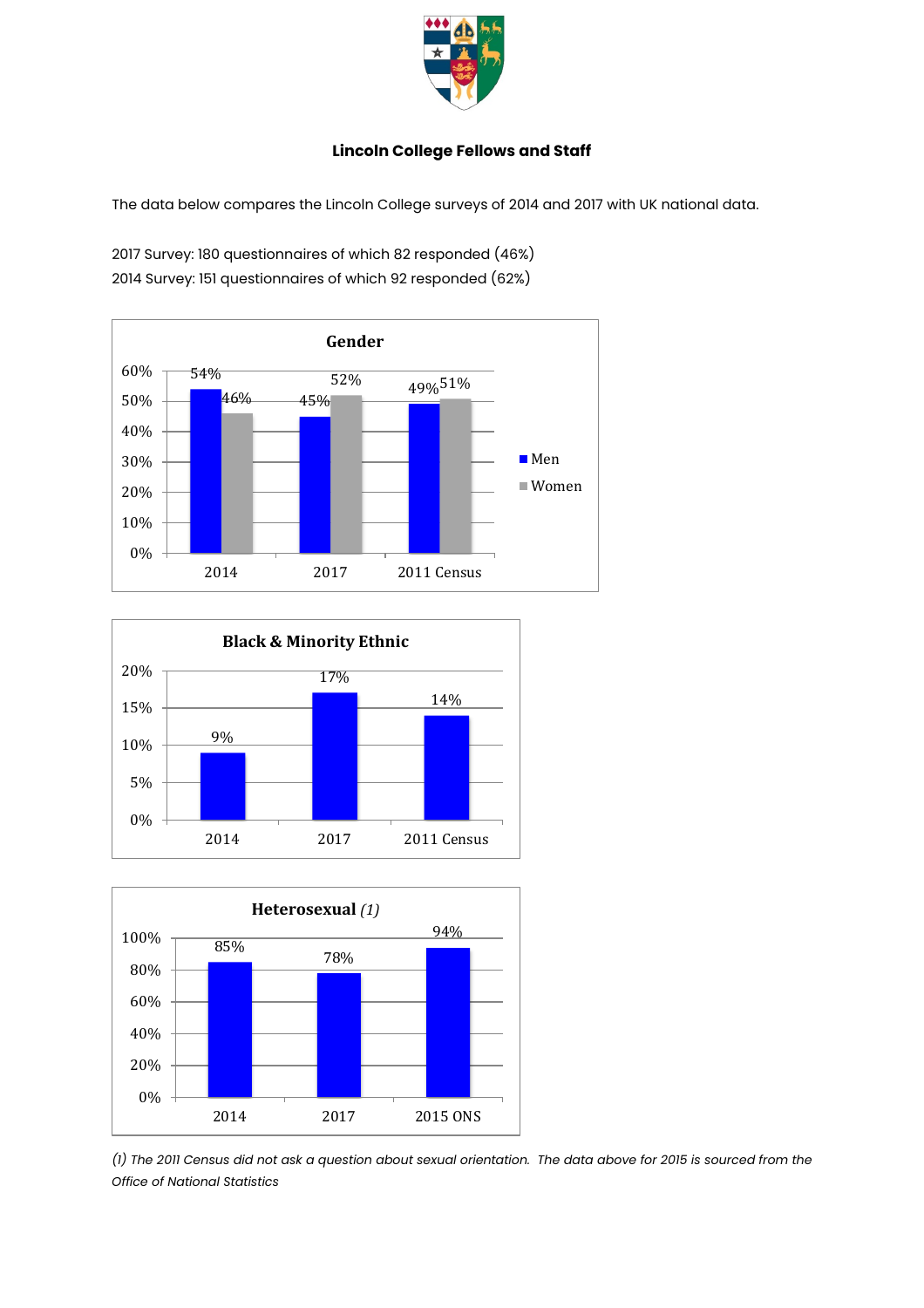

## **Lincoln College Fellows and Staff**

*(2) In 2014 the question related only to disability whereas in 2017 and the 2011 Census, the question related to disability or long term medical condition*

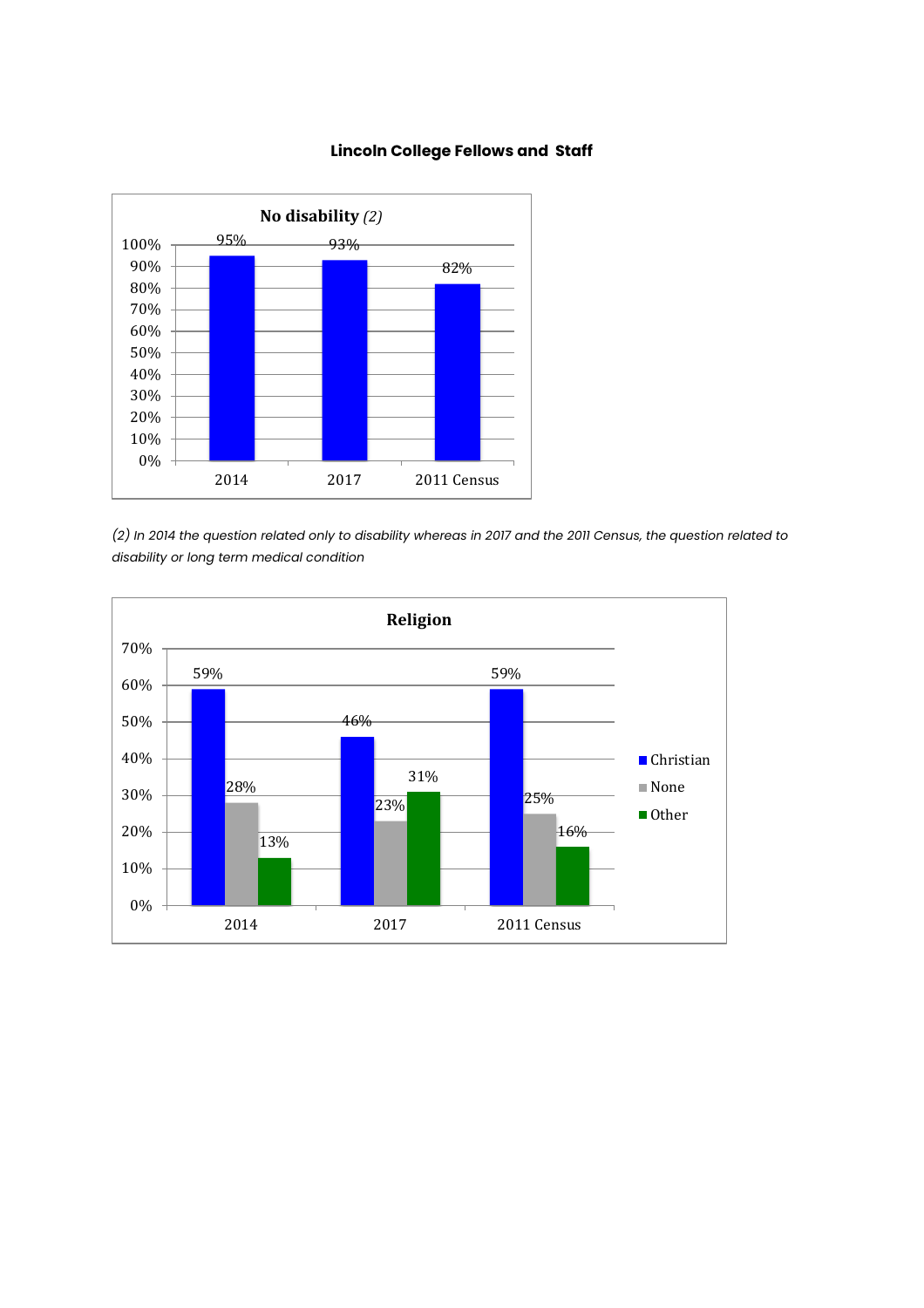## **Lincoln College Students**



2017 Survey: 621 questionnaires of which 156 responded (25%) 2014 Survey: 644 questionnaires of which 322 responded (48%)





*(1) The 2011 Census did not ask a question about sexual orientation. The data above for 2015 is sourced from the Office of National Statistics*